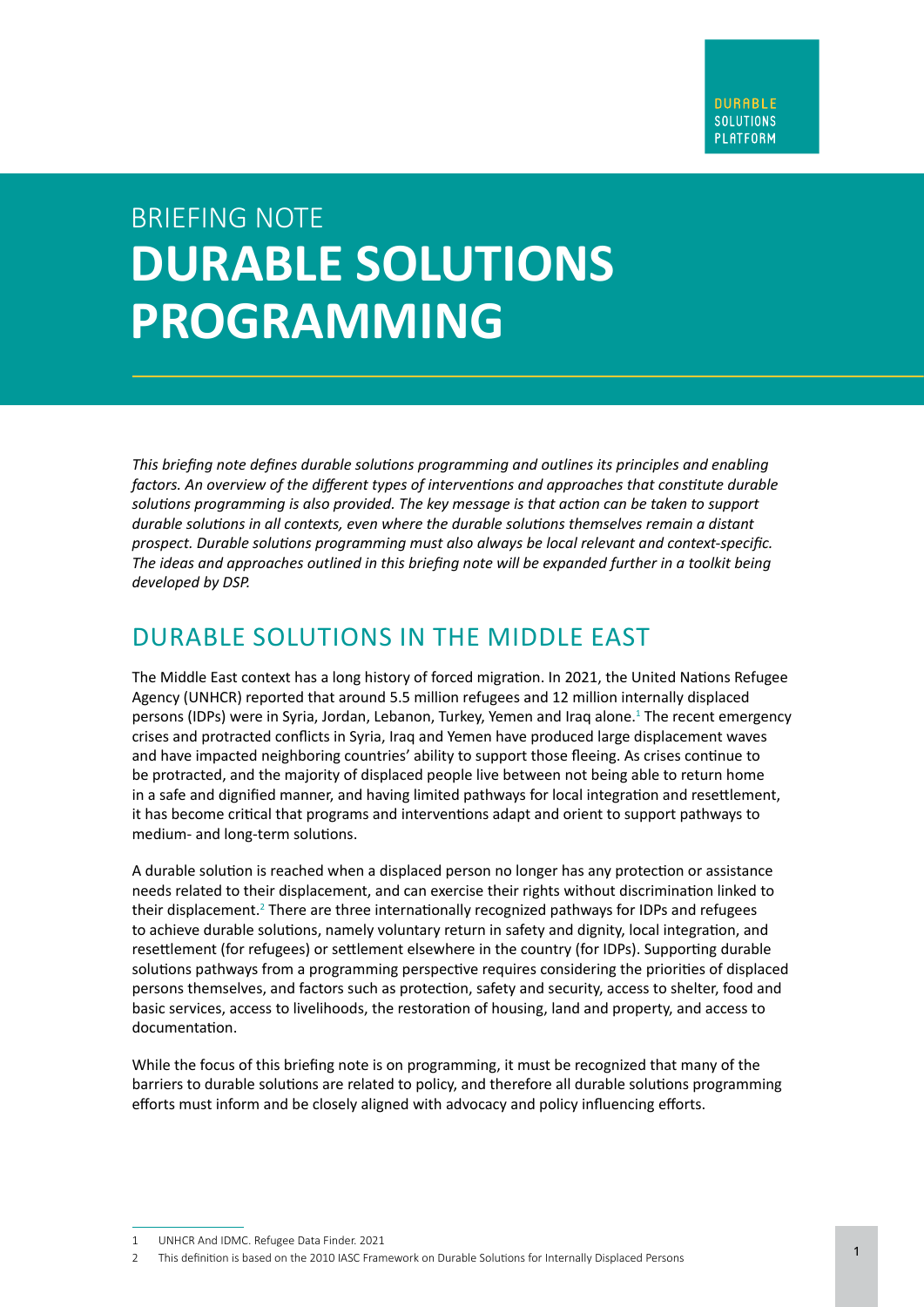## WHAT IS "DURABLE SOLUTIONS PROGRAMMING"?

The need for humanitarian programming to be solutions-oriented, even in the ongoing emergencies and protracted contexts that characterize displacement in the region, has been regularly highlighted. However, the practicalities of implementing programming in these contexts that enables pathways to durable solutions have been less clearly articulated. There is currently no agreed upon definition of durable solutions programming as integrating a durable solutions lens into programming is a complex concept that cuts across various programs and is context-specific. The definition provided below has been developed by the DSP. It is informed by global durable solutions resources and is applicable to the regional context.

**"Durable solutions programming" can be understood to encompass a wide range of interventions and approaches that directly support durable solutions or help to build environments that enable pathways towards future durable solutions in contexts including emergencies and protracted displacement.** These approaches and interventions may vary in terms of complexity and specialization. At a minimum, there are small steps that all programs, regardless of sector or context, can take to incorporate a 'solutions lens' in their work, such as gathering and utilizing data disaggregated between displaced and host populations in order to understand and address displacement-specific needs and vulnerabilities. At the other end of the spectrum, multi-sector and multi-actor programs and strategies that have specific, collective outcomes tailored towards increasing integration/reintegration of displaced populations can be implemented- this very much represents an ideal scenario and is dependent on a number of enabling factors being in place.

### ENABLING FACTORS FOR DURABLE SOLUTIONS PROGRAMMING

The nature and complexity of durable solutions programming that can be implemented in any given context will be determined by a number of factors. Efforts to implement durable solutions programming will be aided if laws and policies respect the rights of displaced populations, there is no immediate pressure on them to return or relocate, and the authorities show some willingness and capacity to support pathways to durable solutions. The existence of inter-agency durable solutions plans and strategies will also help to create a conducive environment for durable solutions programming, as will any established collaboration between humanitarian, development, peacebuilding, and stabilization actors in addressing displacement. It is also important for displacement-affected communities to see organizations as trustworthy actors, and be willing to share their perspectives, intentions and preferences. Finally, the availability of flexible, multi-year funding will create more opportunities for durable solutions programming.

## THE PRINCIPLES OF DURABLE SOLUTIONS PROGRAMMING

These principles are drawn from global durable solutions resources and have been adapted to the Middle East context. The principles are aspirational in nature but provide a concrete way for practitioners to understand and find ways to adapt, design, and implement programming with a durable solutions lens. The enabling factors outlined above have an impact on how far programming can move towards applying these principles in each particular context.

**1. Shared Responsibility** - Programming recognizes that promoting and facilitating durable solutions is a collective responsibility. It recognizes that the State has the primary responsibility and, where possible and appropriate, supports national and local authorities to fulfil this responsibility. This includes supporting the inclusion of displaced persons in national and local systems, strategies and policy frameworks, and to the greatest extent possible supporting displaced populations to access shared services provided by national and local service providers rather than creating parallel systems.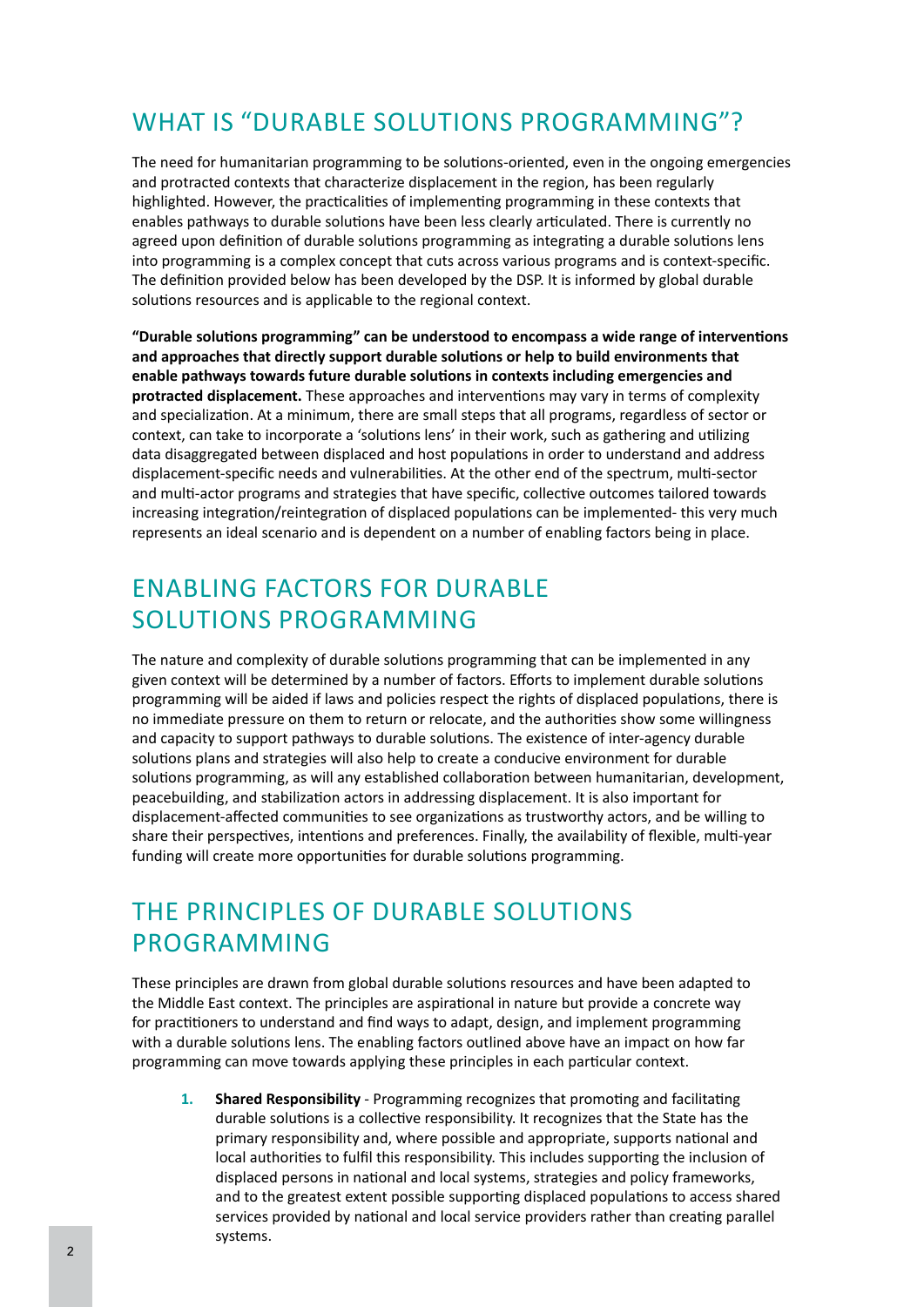- **2. Multi-Stakeholder and Multi-Sectoral**  Programming interacts and collaborates with other humanitarian actors, as well as development, stabilization, and peacebuilding actors when they are present, to promote a comprehensive multi-stakeholder, multisectoral approach to enabling durable solutions pathways. The strengths, weaknesses and specialisms of different actors are leveraged in order to pursue durable solutions in the most efficient and effective manner.
- **3. Locally-led** Programming engages with and supports local actors, including CSOs, the private sector and community representatives, to facilitate locally-led solutions. It recognizes and capitalizes on the local knowledge, expertise, networks and relationships of these actors, and promotes sustainability through supporting them to play a central role in responding to displacement. A focus is placed on piloting interventions at the local level and documenting learning on what works and impact.
- **4. People-centered** Programming meaningfully engages with displaced, returnee and host populations, and is driven by their perspectives, preferences and intentions regarding their own futures. This means that programming pays special attention to the specific concerns and perspectives of women, youth, persons with disabilities and marginalized groups, recognizing that they are likely to face additional barriers to finding durable solutions. The needs of the host population should also be considered equitably, as these often mirror those of the displaced population or are impacted by hosting the displaced population.
- **5. Voluntary, Safe & Dignified**  Programming respects the right of displaced persons to make an informed and voluntary choice on what durable solutions option (return, local integration, resettlement) to pursue and provides accurate and timely information to support them to do this. While recognizing that in many contexts return, local integration or resettlement may be unattainable, programming does not create or support incentives that persuade or coerce displaced persons to pursue durable solutions options that are not voluntary, safe and dignified. All programming prioritizes the safety and dignity of those living in displacement-affected communities.
- **6. Rights-based** Programming is guided by the needs, rights, legitimate interests, resources and capacities of displacement-affected communities. It helps individuals in displacement-affected communities to understand and claim their rights, while supporting institutions to protect these rights. Programming works towards helping displaced persons enjoy their economic, legal, social-cultural and civil-political rights without any discrimination for reasons related to their displacement.
- **7. Adaptive** Programming has the flexibility to adapt to changes in the displacement context, changes in community preferences/priorities regarding their own futures, and learning from implementation. This requires flexibility from donors with appropriate funding modalities.
- **8. Innovative** Programming recognizes that there is not a one-size-fits-all approach and that creativity and new approaches are required to support pathways to durable solutions. This may entail working with actors beyond the humanitarian sphere and testing new programming interventions and approaches that build self-reliance, resilience and social cohesion.
- **9. Evidence-based** Programming is informed by evidence and learning on what works to move solutions forward, as well as a sound analysis of the displacement context and the barriers and opportunities for durable solutions. Programs should incorporate benchmarks, outcomes and indicators that are related to solutions - the Syria Analytical Framework $3$  can aid in this process.

<sup>3</sup> Durable Solutions Platform. Syria Analytical [Framework](https://www.dsp-syria.org/sites/default/files/2021-02/SYRIA%20ANALYTICAL%20FRAMEWORK_0.pdf). 2021.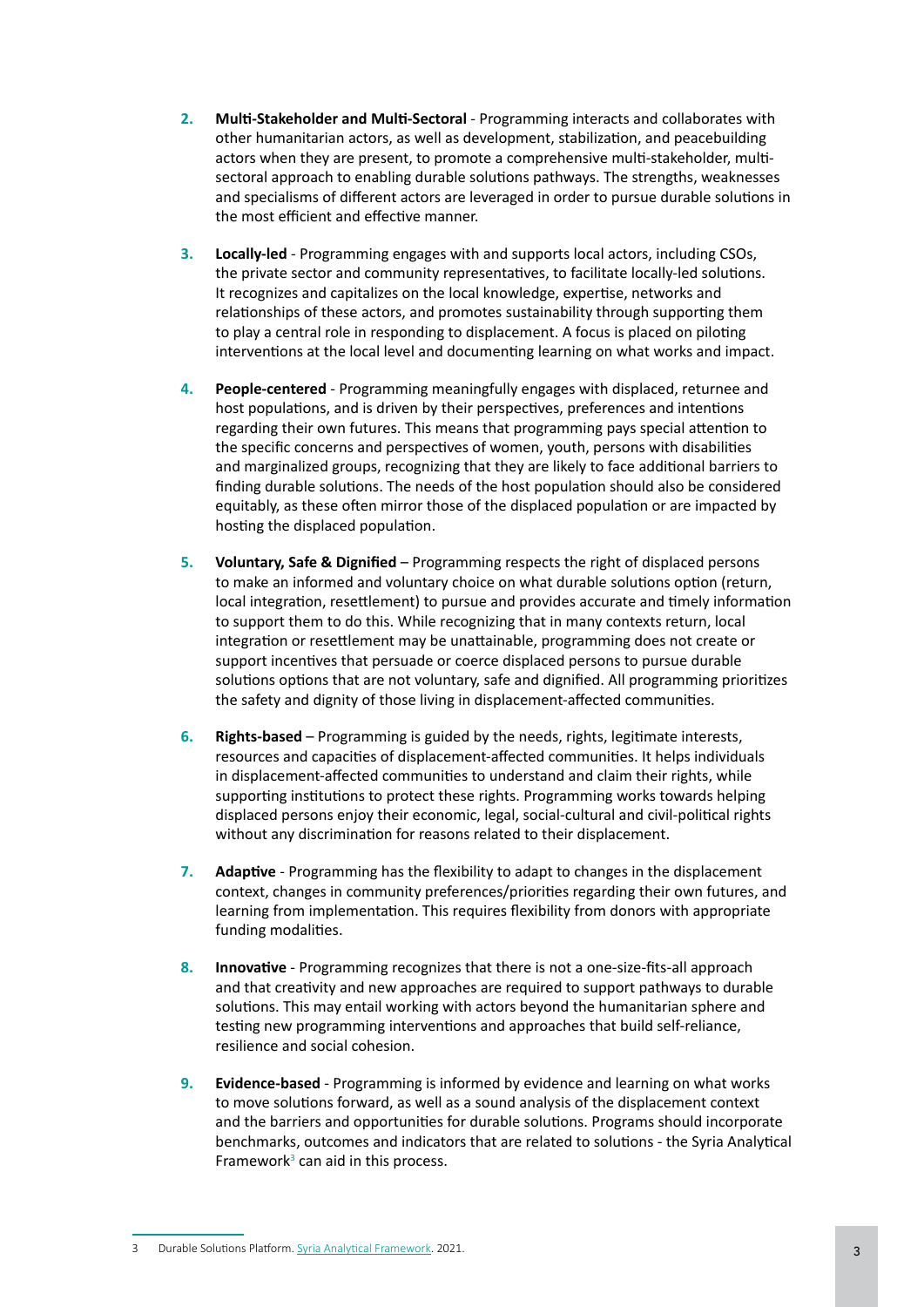Many of these principles are important components of an **area-based approach**. An area based approach targets the whole population (displaced, returnee and host populations) within a specific geographical area, integrates multiple sectors, and engages humanitarian, development, stabilization, and peacebuilding actors, civil society, and the private sector. This approach also places an emphasis on supporting national, regional and local authorities to assume their primary responsibility for finding durable solutions.

## DURABLE SOLUTIONS PROGRAMMING INTERVENTIONS AND APPROACHES

Durable solutions programming can entail taking action at the 1) project-, 2) organizational-, and 3) strategic coordination-levels. It engages staff ranging from project managers to senior management, as well as those engaged in inter-agency coordination, in finding ways to push durable solutions forward. The table below provides a summary of action at these three levels.

| <b>PROJECT-LEVEL:</b><br><b>Specialized interventions</b><br>that contribute to<br>a durable solutions<br>outcome | Individual projects can make an important contribution to enabling<br>pathways for durable solutions if they help displaced/returnee<br>populations achieve one of the following outcomes <sup>4</sup> without any<br>discrimination on account of being displaced:<br>• Safety and security in their place of residence<br>Enjoying an adequate standard of living<br>• Secure employment or engagement in economic activity that<br>allows them to be self-sufficient<br>• Enjoying access to housing, land and property with secure tenure<br>• Being able to prove their legal identity and status<br>• Reunification with any family members from whom they were<br>separated<br>• Participation in public decision-making processes<br>• Obtaining remedies for human rights violations which led to their<br>displacement or were suffered as a result of displacement.<br>Pursuing the above-mentioned outcomes will be dependent on an<br>individual organization's expertise, capacity, and areas of programming<br>focus. Organizations working in multiple sectors should seek to<br>integrate programming in order to maximize progress towards these<br>outcomes. This may, for example, entail a protection team providing<br>legal awareness and assistance related to work rights to refugees<br>supported by an employment project. |
|-------------------------------------------------------------------------------------------------------------------|-------------------------------------------------------------------------------------------------------------------------------------------------------------------------------------------------------------------------------------------------------------------------------------------------------------------------------------------------------------------------------------------------------------------------------------------------------------------------------------------------------------------------------------------------------------------------------------------------------------------------------------------------------------------------------------------------------------------------------------------------------------------------------------------------------------------------------------------------------------------------------------------------------------------------------------------------------------------------------------------------------------------------------------------------------------------------------------------------------------------------------------------------------------------------------------------------------------------------------------------------------------------------------------------------------------------------------------------------------|
|                                                                                                                   |                                                                                                                                                                                                                                                                                                                                                                                                                                                                                                                                                                                                                                                                                                                                                                                                                                                                                                                                                                                                                                                                                                                                                                                                                                                                                                                                                       |
| <b>ORGANIZATIONAL-LEVEL:</b><br><b>Solutions mainstreaming</b><br>throughout all<br>programming                   | Solutions mainstreaming entails paying attention to, and seeking to<br>address, displacement-specific vulnerabilities throughout the program<br>cycle. Small steps can be taken to mainstream durable solutions, for<br>example through developing a needs-based rather than a status-<br>based targeting criteria, supporting displaced populations to access<br>host community services during implementation, or disaggregating<br>monitoring data between displaced and host populations in order<br>to understand and address displacement-specific vulnerabilities.<br>Programming in all sectors in displacement contexts can and should<br>take action to mainstream durable solutions regardless of whether the<br>above-mentioned enabling factors are in place.                                                                                                                                                                                                                                                                                                                                                                                                                                                                                                                                                                            |

<sup>4</sup> These outcomes correspond to the 8 'criteria' for achieving a durable solution outlined in the IASC Framework on Durable Solutions for IDPs.